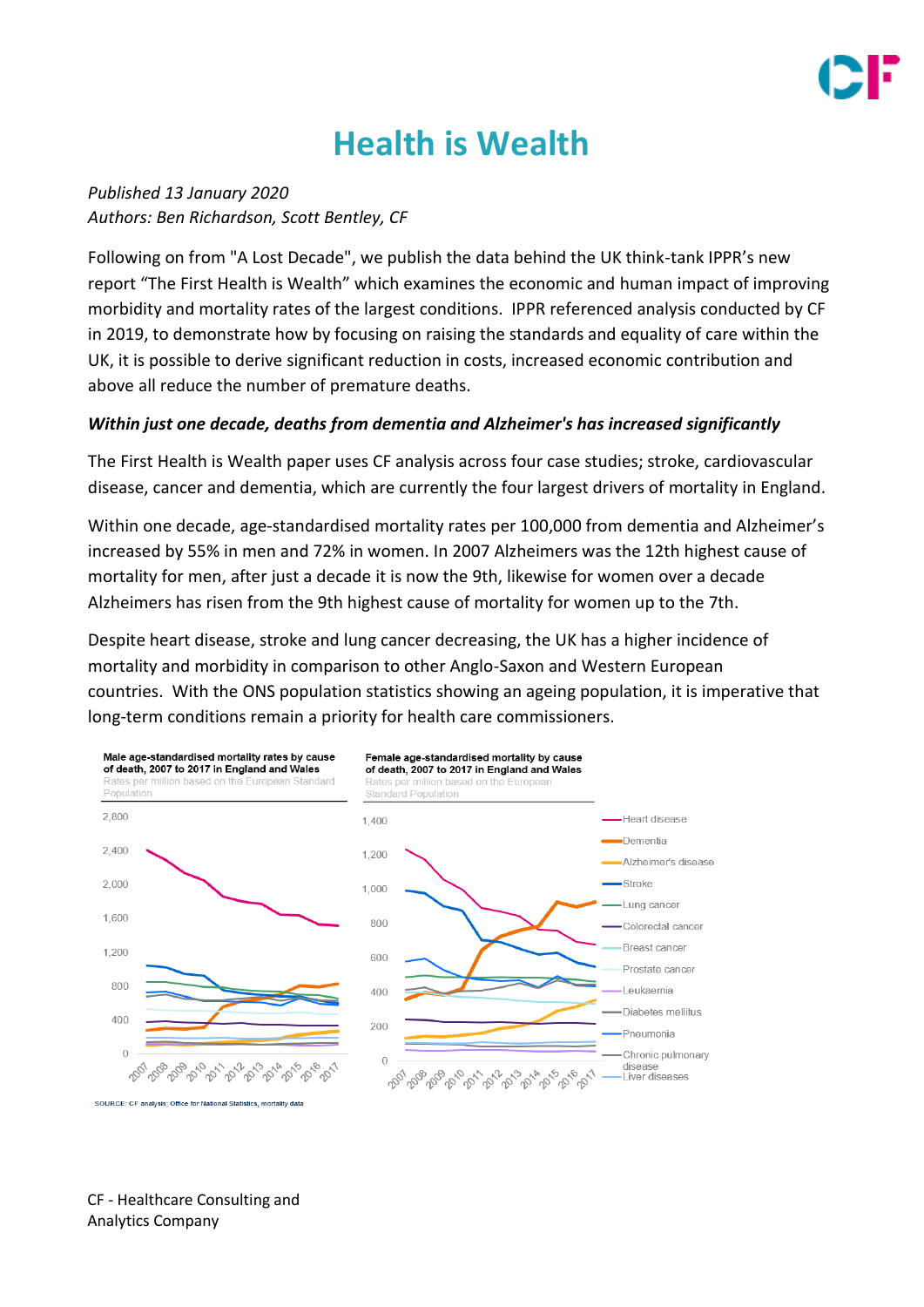

## **Health innovation generating a better economic gain**

Our analysis aims to prove that health innovation does not only generate better health outcomes, but it can derive favourable economic gain by enabling people to continue contributing to the economy where illness may otherwise have impeded them. The First Wealth is Health report uses CF analysis to illustrate the benefits of further investment into the NHS. Our analysis has determined that the UK economy could be boosted by £28.2 billion through greater economic participation and avoided costs due to innovation in healthcare (£18.6 billion) and improvement in life sciences research and manufacturing (£9.6 billion). Our article; "A Lost Decade – the data behind the report" outlines how it is possible to achieve a £5.3 billion boost to the UK economy through manufacturing advances and a further £4.3 billion boost via innovation through life sciences R&D.

## **Delivering £18.6 billion to the UK economy through improved health outcomes**

Within this article, we will focus on how it is possible to attain an additional £18.6 billion in savings for the UK economy, through improving economic contribution (£10.3 billion) and avoided costs due to reducing mortality and morbidity (£8.3 billion). Our analysis has shown that improving both mortality and morbidity across CVD, Cancer and Dementia would avoid nearly 20k deaths in the working-age population, a reduction in morbidity across 300k people is possible.

#### **Determining the rate of improvement**

The mortality per 100k rates across CVD, Cancer and Dementia were compared against a peer set from Anglo-Saxon and Western European countries which would allow us to benchmark an "ideal" mortality per 100k.

We utilised the mortality rates by condition, across 25 countries spanning Western Europe and Anglo-Saxon countries; namely the USA, Australia and New Zealand. CF calculated the difference between mortality rates between the best performer and the UK, giving our estimated the percentage reduction possible. Each disease group was addressed separately as variances between treatment, mortality and social factors vary greatly between different disease groups.

For example, within the UK there are 265 deaths per 100k each year from CVD, in contrast, the best-performing country, Ireland on average has 199 deaths per 100k. For the UK to hit the same mortality rate, there needs to be a 25% reduction in deaths per 100k. It is these rates of reduction that form the basis for our reduction in costs and economic participation levels.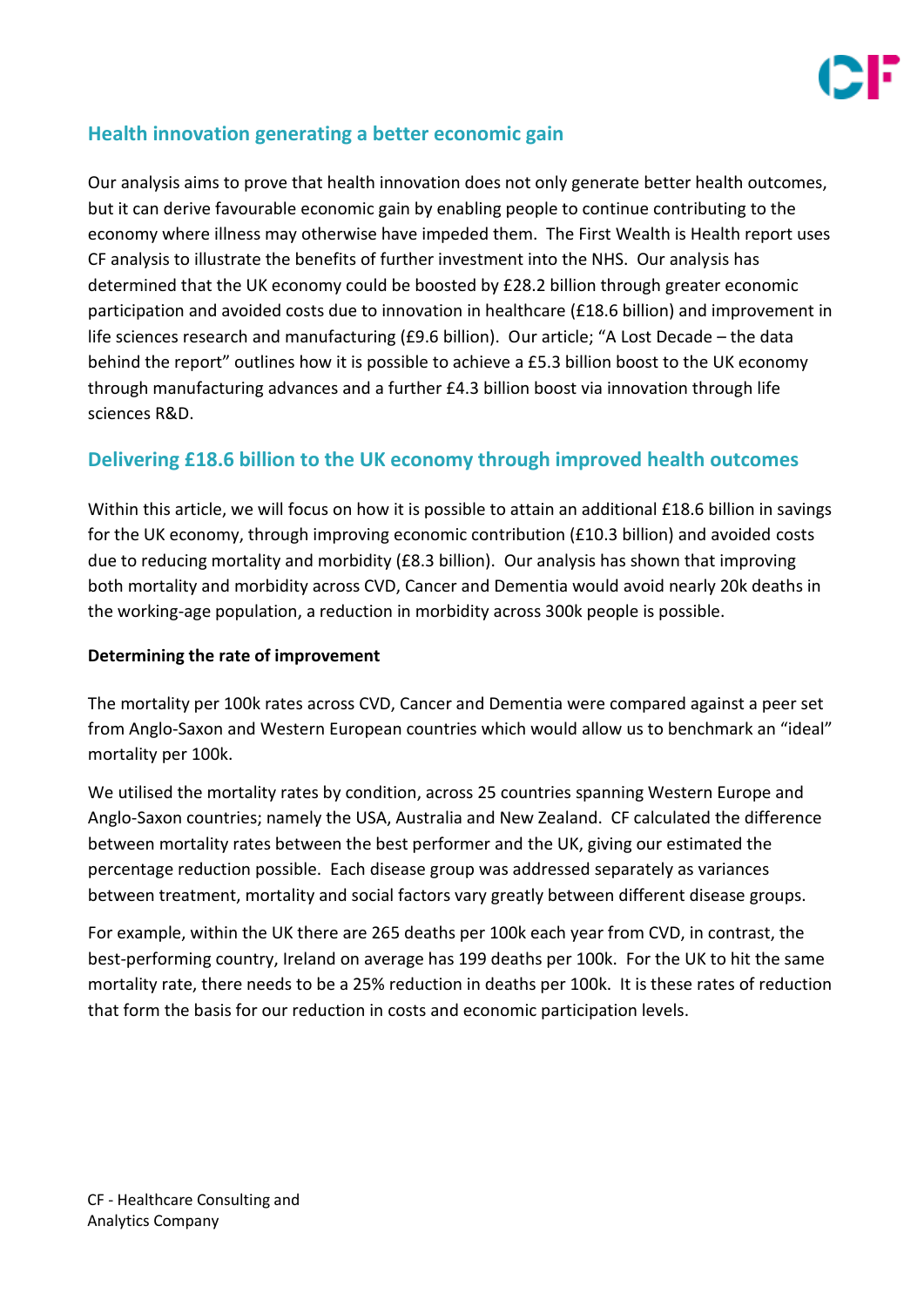

**Delivering £10.3 billion through improved Economic Participation**

Using datasets from Oxford University, NCBI and Alzheimers society on the costs associated with Cancer, CVD and Dementia respectively, we obtained the latest spending in the UK across healthcare, social care (publicly and privately funded) and wider incurred cost from care provided by family, the community or unpaid carers of individuals of working age (18-67) within the UK. It is estimated that across all conditions, the UK economy faces £57,61billion in total care costs, with the total cost of care per individual vary from £3k up to £30k per annum. Through improvements due to innovation and treatment, it is estimated that the UK could see a £10,3 billion benefit per annum.

The savings have been determined by applying the estimated reduction in the prevalence of each condition by meeting the same mortality rate as the best performing peer. It is supposed that the reduction in costs would fall in line with the reduction in prevalence, giving the "Cost of Care with Reduction of Prevalence" Taking the assumption that through additional funding within life sciences, there would be greater improvement in innovation and treatment, it is supposed that the 'true' economic benefit would be 50% of the Cost of Care with Reduction of Prevalence, giving the figure for "Economic benefit due to innovation/treatment".

For example:

- Current estimated costs of cancer are £8,2 billion p.a.
- Ireland has the best mortality rate for cancer which is 27% better than the UK
- A reduction of 27% of the total cost of cancer would result in a saving of £2,21 billion
- The economic benefit of 50% of the total equates to £1,11 billion

CF - Healthcare Consulting and Analytics Company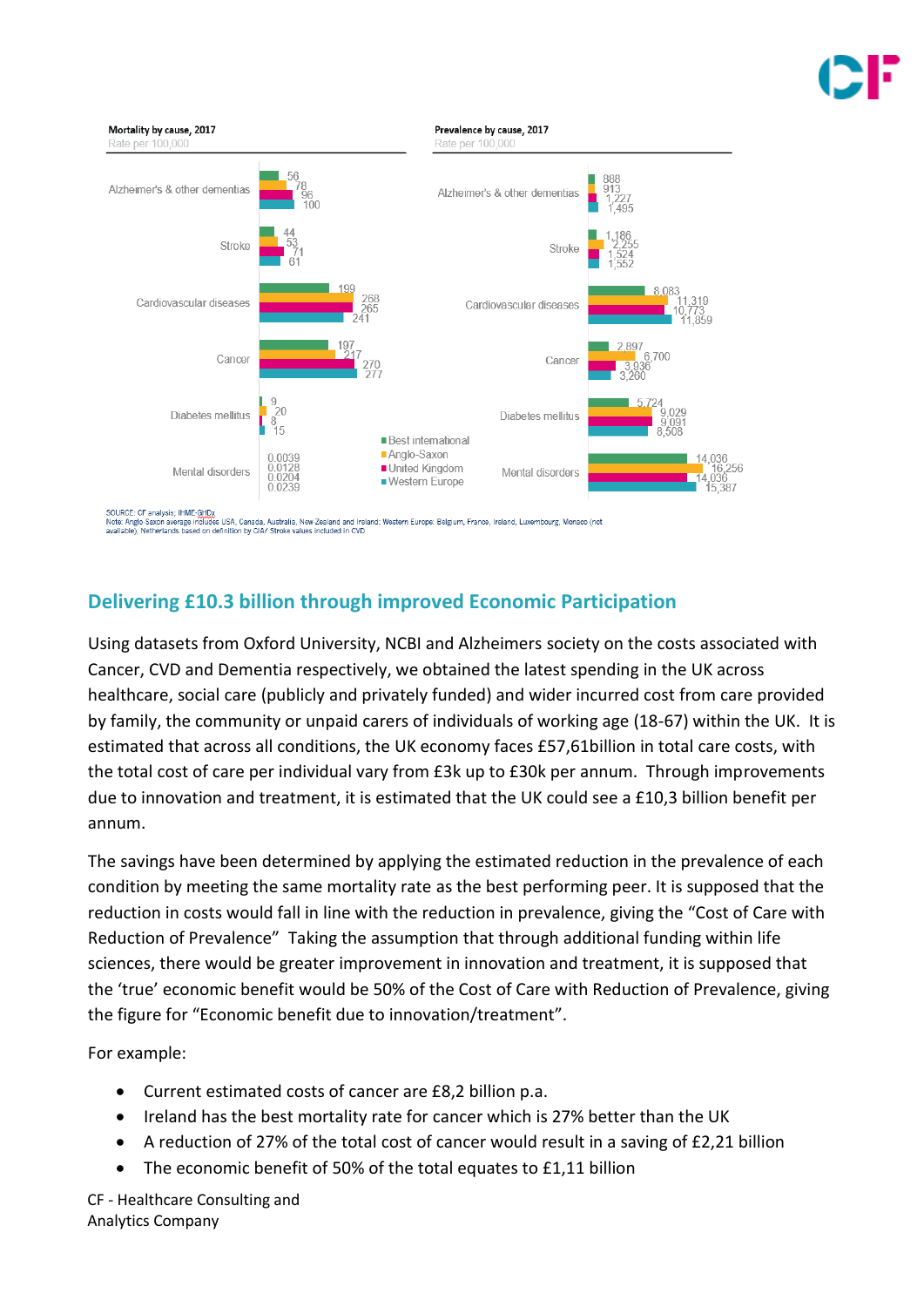Economic benefit due to innovation / treatment



# **Delivering £8.3 billion through improved reduced mortality and morbidity**

Improvements in health have wide-reaching implications, in our analysis, we not only looked at the potential deaths that could be avoided each year, but also the morbidity of the population. It is supposed that an increased number of individuals would be able to return to the workforce or even indeed avoid being out of the workforce due to illness, the benefits of keeping the general workforce healthy and employed is paramount to driving strong economic benefits.

#### **Mortality**

Using publicly available data across all three groups, we obtained the recent number of deaths per annum of those aged between 0-67 years in the UK per condition. By applying the expected reduction in mortality rate by meeting the best performing peer from the peer dataset, it enabled CF to establish the potential number of deaths that could be avoided.

We were able to determine the proportion of avoided deaths possible; which has been estimated at 19.7k per annum. By identifying the percentage of those who would be employed, we were able to then determine the economic benefit by utilising the GVA per person based on the variance of IMD1 and IMD4.

It is not possible to realise a total economic benefit of £770 million; therefore, we applied the same principle as before and took 50% of the total to attain the true Economic Benefit from avoided deaths which amount to £385 million.

### **Morbidity**

Referring to the prevalence rate of each condition per 100k, we compared the rate of the UK vs. the best performing peer in the dataset. Using publicly available data, the prevalence of each condition by individuals was multiplied by the current percentage of individuals of a working-age within the UK (63.8%).

CF - Healthcare Consulting and Analytics Company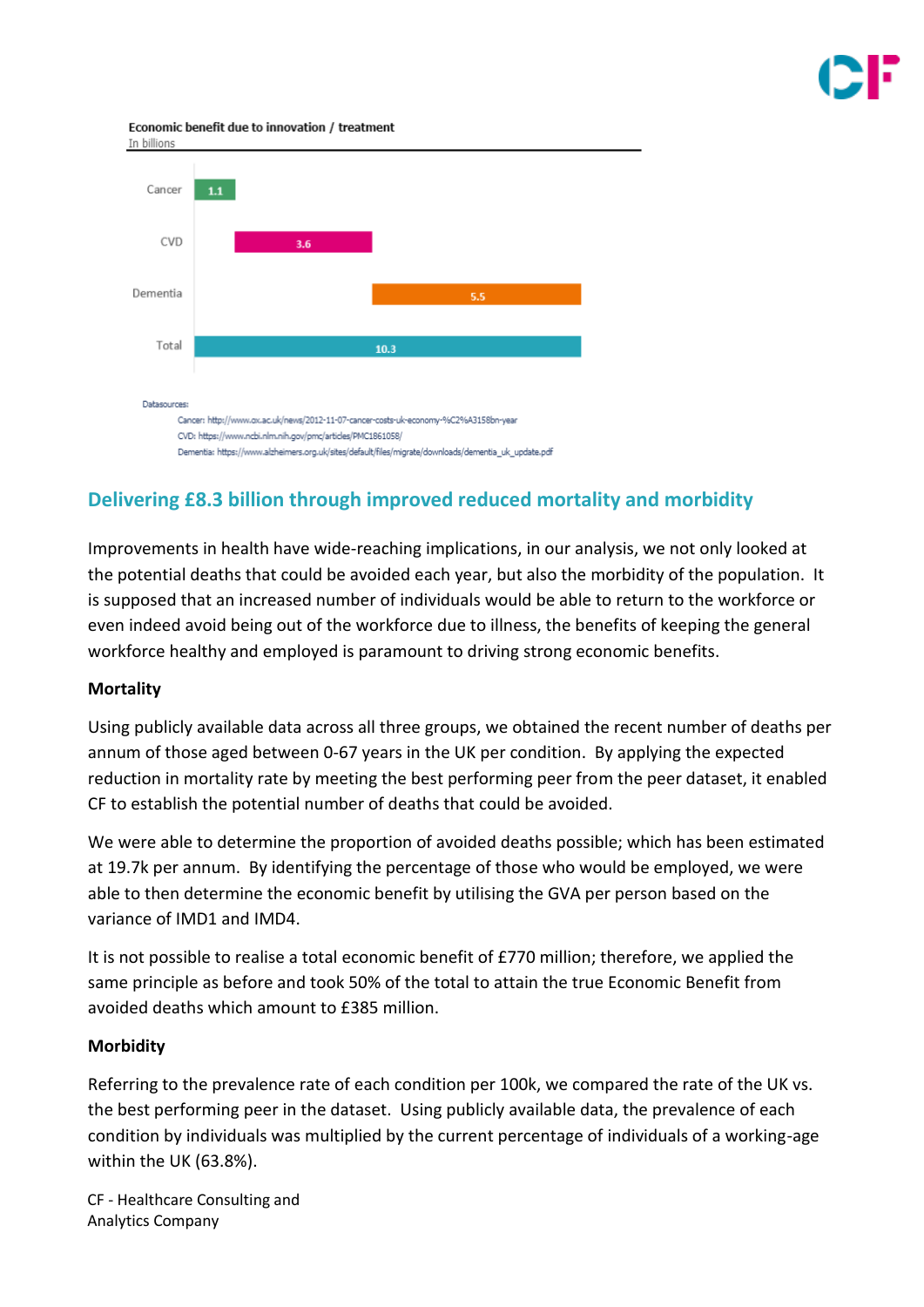

The number of working-aged individuals with the condition was then multiplied by the potential reduction in prevalence if the UK matched its best performing peer. Before applying the GVA for this dataset (0-67yrs), CF applied the current rate of the population who are unable to work due to sickness (20.46%).

If those who are out of work due to illness are not contributing to the economy, if these individuals would be able to return to the workforce due to improvement in treatment, then there would be a boost to the economy. The GVA for a returning to work, the workforce is set at £44,729 – when multiplied by the number of individuals who could avoid being out of the workforce, there is a potential £15 billion available to the economy.

Again, as before, it is not possible to realise the full total economic benefit of £15.8 billion; therefore, we applied the same principle as before and took 50% of the total to attain the true Economic Benefit from avoided long term sickness which amounts to £7.9 billion. Leading to our combined economic boost to the economy through mortality and morbidity improvements by £ 8.28 billion.



### **Innovation benefits lives and the economy**

It is clear that by modelling the mortality and morbidity of the population, that the true economic benefits can be uncovered. The model has shown that 1.72m lives could be saved, placing 350k more individuals back into the workplace.

Everything, however, comes with a cost and the NHS has limited capital to utilise and a multitude of demands on how to spend the money. There is the potential to deliver £18.3bn back to the UK economy, it is just a case of moving forwards.